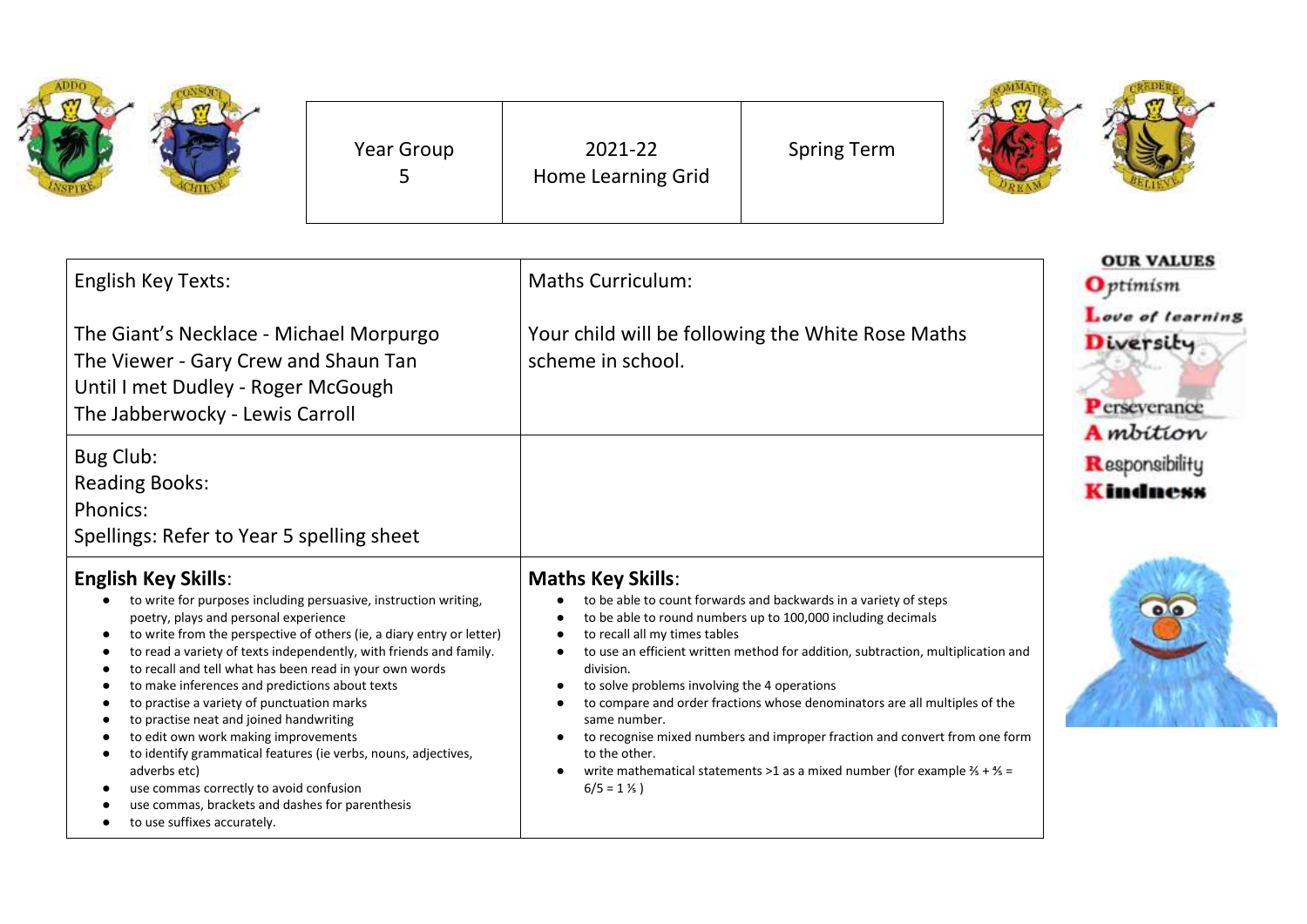## **Complete 3 or more of the tasks below and share with your class teacher – you will earn House Points for your team!**

| <b>Task</b>                                                               | Step by Step                                                                                                                                                                                                                                                           | How to achieve success for this task                                                                                                                                                                                                            | <b>Extra Challenge</b>                                                                                                                                          | English / Maths Links                                                                                                                                                                           |
|---------------------------------------------------------------------------|------------------------------------------------------------------------------------------------------------------------------------------------------------------------------------------------------------------------------------------------------------------------|-------------------------------------------------------------------------------------------------------------------------------------------------------------------------------------------------------------------------------------------------|-----------------------------------------------------------------------------------------------------------------------------------------------------------------|-------------------------------------------------------------------------------------------------------------------------------------------------------------------------------------------------|
| Write a review about an<br>activity you have done at<br>home.             | This can be a review of a reading<br>book, taking part in a club, playing a<br>game, listening to a song or even<br>watching a film                                                                                                                                    | Present your review to the class as<br>a presentation. Write or film your<br>review - research other people's<br>reviews and see if it compares to<br>yours.                                                                                    | Present your review in a<br>newspaper, magazine style text<br>type or create a PowerPoint<br>presentation.                                                      | Using correct key words and<br>terminology. English<br>presentation skills. Using ICT<br>skills to present findings                                                                             |
| Create a game that can help<br>your class practice their times<br>tables. | Look at popular children's board<br>games. Look at their design and<br>how the rules shape the outcome<br>for the players.                                                                                                                                             | A game that uses the maths skills of<br>multiplying up to 12. This could be<br>questions, word problems or even<br>mental maths. The game needs to<br>be able to be played by 2 or more<br>people.                                              | Try your game with a friend or<br>family member, does it work?<br>Are the rules easy to follow or are<br>they complicated - do you need<br>to modify your game? | Place value and multiplication<br>skills. Communication skills in<br>English with speaking and<br>listening - developing rules.                                                                 |
| Design and make a model<br>linked to Earth and Space.                     | Plan, sketch and carefully research<br>your design.                                                                                                                                                                                                                    | Take photos and write notes as you<br>build your model, so we can see<br>how it was built.<br>Plan a series of designs and explain<br>why you have chosen a specific<br>pattern or design.                                                      | Write an instruction manual on<br>how to make this model.                                                                                                       | Communication skills through<br>research and writing.<br>Measuring and planning<br>accurately.                                                                                                  |
| Create your own diorama of<br>your dream holiday<br>destination.          | Choose what would be in your<br>favourite holiday destination e.g.<br>sun, sand, sea.<br>Plan your design.<br>You could use a shoe box or other<br>cardboard box.<br>Paint your box and make some 3D<br>models to go inside of it.                                     | Create a 3D model of your<br>favourite place to go on holiday.                                                                                                                                                                                  | You could create a travel brochure<br>to go alongside it to persuade<br>others to visit your Island.                                                            | Planning and organising work.<br>Evaluating my own work.<br>Measuring and cutting to size.                                                                                                      |
| Researching a religion.                                                   | Choose a religion which you would<br>like to research, this can be your<br>own religion.<br>Find out as many facts as you can<br>about this religion, including how it<br>started and by whom. Where do the<br>people worship and what religious<br>book do they have? | Present your findings in a<br>PowerPoint, booklet, poster, fact<br>file or video. Be selective of the key<br>facts you choose to share - don't<br>create a huge list and make sure<br>you understand the information<br>you are going to share. | Present your findings to your class<br>- what did they find most<br>interesting and why?                                                                        | Research and development<br>skills of editing and<br>understanding information.<br>Different text type<br>presentations. Developing a<br>deeper understanding of the<br>world in which we live. |